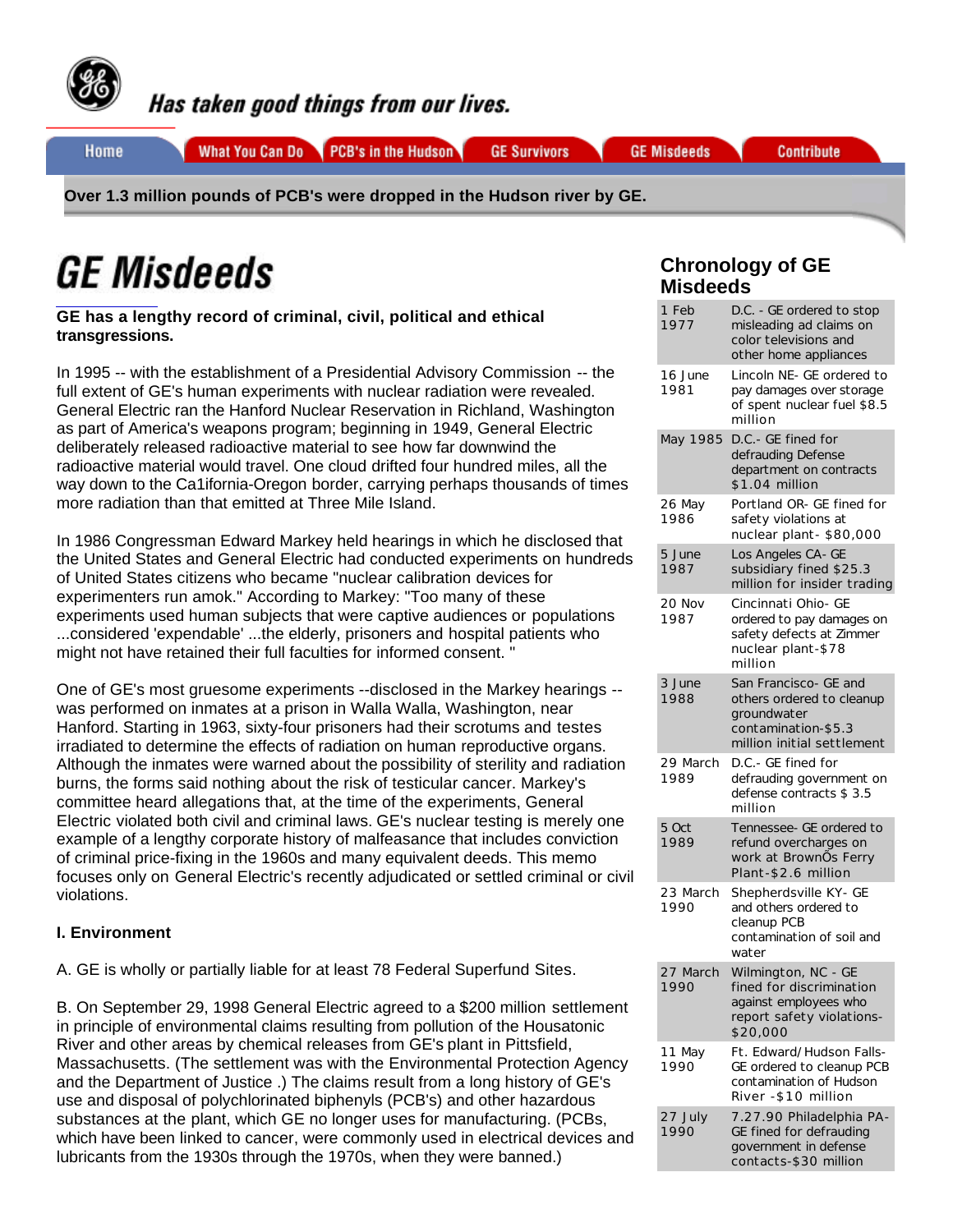Under the settlement, GE will remove contaminated sediments from the one-half mile of the Housatonic River nearest the GE plant. Through a cost-sharing agreement, GE will also fund much of the anticipated cost of an additional mileand-one-ha1f of river cleanup to be conducted by EPA. These river cleanups will include contaminated river banks and soils in properties in the flood plain along the river. Later, after a cleanup plan is selected for downstream portions of the river, GE will perform that cleanup as well. In addition, GE will remedy contamination at the Pittsfield plant and other nearby areas, including a school and several commercial properties. The settlement also will address claims that hazardous substances released from the GE plant caused injuries to natural resources in the Housatonic River downstream of the plant, extending through Massachusetts and into Connecticut. In addition to cleaning up, GE agreed to pay \$15 million in damages and to conduct a number of projects designed to acquire or enhance wildlife habitat. The damages payment will be used by the natural resource trustees -the U.S. Fish and Wildlife Service, the National Oceanic and Atmospheric Administration, and agencies of Massachusetts and Connecticut -to restore, replace, or acquire the equivalent of the injured natural resources.

The City of Pittsfield will benefit, too, from the settlement. GE has agreed to a "brownfield" redevelopment project on a portion of the defunct plant, including a multi-million dollar investment in Pittsfield, in conjunction with the new Pittsfield Economic Development Authority ("PEDA"). PEDA will commit up to \$4 million of anticipated revenues from the redevelopment to further enhancement of natural resources.

C. On March 26, 1998 General Electric Co. agreed to pay a \$92,000 fine for previous violations of EPCRA reporting requirements for toxic releases at its silicone manufacturing plant in Waterford, N .Y. according to EPA Region 2. In addition, GE agreed to spend about \$112,000 to pay to upgrade local emergency response capabilities in surrounding communities. Between 1991 and 1996, EPA cited GE for 23 violations when toxic releases were un- or under reported. Chemicals involved were dimethyl sulfate, chlorine, 1, 1, 1, trichloroethane, ammonia, and toluene.

D. On September 15, 1995, General Electric Co. agreed to pay \$137,000 in fines and expenses and to clean up a hazardous waste dump at a former plant where it repaired and rebuilt transformers. The agreement was part of a settlement with the Florida State Department of Environmental Protection. In October 1993, investigators swooped down on the GE Apparatus Service Center in Brandon, Florida with search warrants to take soil samples and confiscate computer records and files. Inspectors found 30 violations, including hazardous waste pumped from underground storage tanks into a nearby railroad spur, reports show. They also discovered groundwater contaminated with elevated levels of PCBs and a layer of petroleum and cleaning solvents floating on the groundwater. Complaints from previous employees and discoveries during routine inspections sparked a sheriff's office's investigation of the center, where employees cleaned and serviced heavy-duty electric motors and generators for 20 years. GE closed the facility in December 1993.

E. On March 13, 1992, the Nuclear Regulatory Commission issued a \$20,000 fine against General Electric Company for violations of regulations at the fuel fabrication plant in Wilmington, N.C. On May 29, 1991, GE personnel accidentally moved about 320 pounds of uranium to a waste treatment tank. The danger of the mistake was that the size and shape of the waste container caused unsafe concentrations of uranium, which could lead to a nuclear accident. The NRC dispatched a special incident investigation team the same day and an inspection began two days later. The NRC found that the mistake was the result of lax safety controls.

| 11 Oct<br>1990   | Waterford NY- GE fined<br>for pollution at Silicone<br>Products plant-<br>\$176,000                                                    |
|------------------|----------------------------------------------------------------------------------------------------------------------------------------|
| 20 May<br>1991   | D.C. - GE Ordered to pay<br>damages over improperly<br>tested aircraft parts for<br>Air Force and Navy-\$1<br>million                  |
| 27 Feb<br>1992   | Allentown, PA - GE<br>ordered to pay damages on<br>design flaws of nuclear<br>plants - \$80 million                                    |
| 4 March<br>1992  | Orange County CA - GE<br>fined for violation of<br>worker safety rules on<br>handling PCBOS-\$11,000                                   |
| 13 March<br>1992 | Wilmington, NC- GE fined<br>for safety violations at<br>nuclear fuel plant<br>\$20,000                                                 |
| 22 May<br>1992   | Illinois - GE ordered to<br>pay damages on design<br>flaws of nuclear plants<br>\$65 million                                           |
| 22 July<br>1992  | D.C.- GE fined for money<br>laundering and fraud over<br>illegal sale of fighter jets<br>to Israel-\$70 million                        |
| 13 Sep<br>1992   | Chicago, IL- GE ordered to<br>pay damages for airplane<br>crash-\$1.8 million                                                          |
| 12 Oct<br>1992   | Nashville TN - GE ordered<br>to pay damages from<br>deceptive advertising on<br>lightbulbs - \$165,000                                 |
| 27 Oct<br>1992   | D.C.-GE ordered to pay<br>damages from<br>overcharging on defense<br>contracts \$576,215                                               |
| 12 May<br>1992   | D.C.-GE ordered to pay<br>damages to whistleblower<br>on illegal sale of fighter<br>jets to Israel-\$13.4<br>million                   |
| 2 March<br>1993  | Riverside CA - GE and<br>others ordered to pay<br>damages for contamination<br>from dumping of<br>industrial chemicals-\$96<br>million |
| 11 March<br>1993 | Grove City PA - GE and<br>others ordered to cleanup<br>mining site \$1.81 million                                                      |
| 16 Sep<br>1993   | NY - GE ordered to<br>compensate commercial<br>fisherman for PCB<br>contamination of the<br>Hudson River-\$7 million                   |
| 11 Oct<br>1993   | San Francisco- GE<br>ordered to offer rebates to<br>consumers after deceptive<br>light bulb advertising -<br>\$3.25 million            |
| 18 July<br>1993  | 7.18.93 Hudson Falls NY-<br>GE ordered to clean up<br>PCB contamination of<br>Hudson River - \$2.5<br>Million                          |
| 2 Feb            | 2.2.94 Perry OH - GE                                                                                                                   |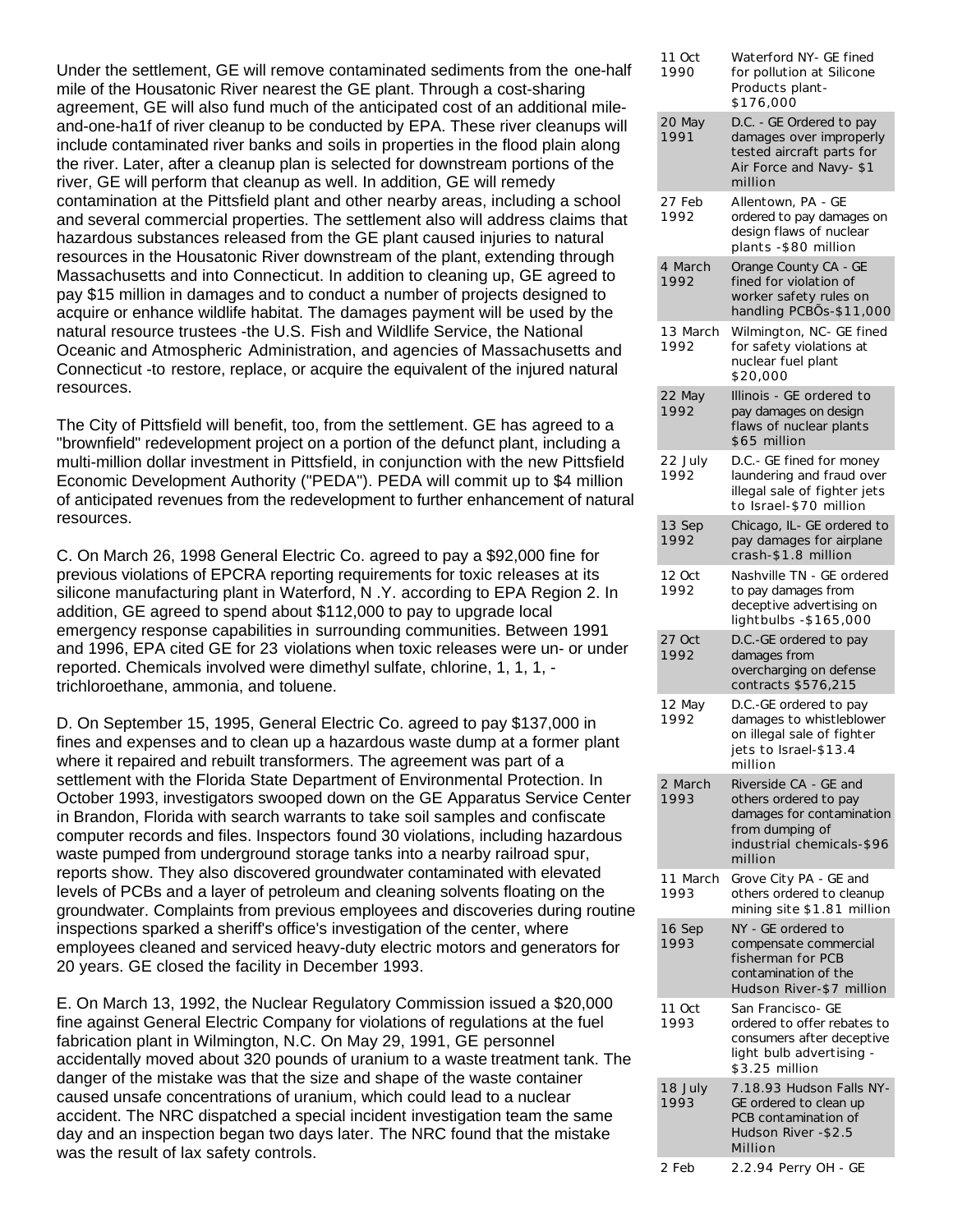F. According to documents obtained by Public Citizen under the Freedom of Information Act, GE designed nuclear reactors around the world have a design flaw that make it virtually certain (90%) that in the event of a meltdown, radiation would be released directly into the environment and into surrounding communities, leaving the public without any protection. The NRC acknowledges that the reactor containment structure in GE built nuclear power plants did not work, but they licensed the reactors anyway. (Also, a dozen or more GE designed boiling water reactors in the US and abroad have evidence of cracking in the reactor core shroud -- a metal cylinder surrounding the reactor's radioactive fuel rods.)

G. GE continues to mislead government officials and the public about the dangers of PCB's. At an April 22, 1998 shareholder meeting, GE CEO Jack Welch claimed: "PCBs do not pose adverse health risks..." Testifying in Albany on July 9, 1998, EPA Administrator Carol Browner stated: "GE tells us this contamination is not a problem. GE would have people of the Hudson River believe, and I quote: 'living in a PCB-laden area is not dangerous.' But the science tells us the opposite is true ... And concern about PCB's goes beyond cancer ... The science has spoken: PCB's are a serious threat..."

H. GE was a big proponent, and prime beneficiary of the "business-friendly" initiatives undertaken by former Environmental Conservation Commissioner Michael Zagata, who was ousted by Pataki after a controversial tenure. This business friendly policy, in 1995, let General Electric Co. avoid paying a fine and gave the company a tax writeoff. The settlement, reached through the program, let General Electric Co. off the hook for permitting an industrial landfill to burn out of control for nearly a year in Waterford, Saratoga County. The deal allowed the company to avoid paying a fine, gave them a \$1.5 million tax writeoff, and resulted in a boat launch being built near the Columbia County residences of former Environmental Conservation Commissioner Michael Zagata and his chief deputy. (These "business-friendly" initiatives were later rescinded.)

I. General Electric may not be forthcoming about the possible liability for their environmental problems. In its 1998 annual report, GE reported that it had expended \$81 million for capital projects related to the environment in 1998 and \$80 million in 1997. The report indicated that GE expects to spend \$85 million over the next two years for capital projects.

The same report indicated that expenditures for site remediation actions amounted to about \$127 million in 1998, compared with \$84 million in 1997. "It is presently expected that such remediation actions will require average annual expenditures in the range of \$90 million to \$170 million over the next two years." Given GE ' s expenditures on the Massachusetts PCB cleanup alone, these figures appear overly optimistic and perhaps misleading.

## **II. Defense Contracting Fraud**

A. On July 23, 1992 GE pled guilty in federal court to civil and criminal charges of defrauding the Pentagon and agreed to pay \$69 million to the U .S. government in fines -- one of the largest defense contracting fines ever. GE said in a statement that it took responsibility for the actions of a former marketing employee who, along with an Israeli Air Force General, diverted Pentagon funds to their own bank accounts and to fund Israeli military programs not authorized by the U.S. Under the settlement with the Justice Department, GE paid \$59.5 million in civil fraud claims paid \$9.5 million criminal fines. (Foreign Corrupt Practices Act Violation.)

B. GE's civil and criminal transgressions stemming from the Israeli military program are by no means isolated. GE is a repeat offender when it comes to Defense Department fraud. Numerous times the company has violated the False

| 1994             | settles with utility<br>companies on defective<br>Perry Nuclear Plant.                                                           |
|------------------|----------------------------------------------------------------------------------------------------------------------------------|
| 14 Mar<br>1994   | Ft. Edward NY - GE<br>ordered to cleanup<br>contamination of sediment<br>from reaching Hudson<br>River \$100,000                 |
| 14 Sep<br>1994   | 9.14.94 D.C.- GE fined<br>for overcharges in defense<br>contracts-\$20 million                                                   |
| 2 Sep<br>1995    | Waterford NY - GE fined<br>for air pollution and<br>contamination of the<br>Hudson River, -\$1.5<br>million                      |
| 15 Sep<br>1995   | Brandon FI- GE fined for<br>groundwater<br>contamination-<br>\$137,000                                                           |
| 9 Sep<br>1996    | Waterford, NY -GE Fined<br>for Clean Air Act<br>violations - \$60,000                                                            |
| 7 Oct<br>1996    | Hendersonville NC - GE<br>ordered to cleanup<br>contamination of soil and<br>groundwater-\$1.029<br>million                      |
| 8 Oct<br>1996    | Cook County IL- GE<br>ordered to pay settlement<br>from airline crash in<br>Sioux City - \$15 million                            |
| 22 Feb<br>1997   | Somersworth NH - GE and<br>others ordered to cleanup<br>contamination of<br>groundwater and public<br>water supply -\$ 7 million |
| Feb 1998         | Waterford NY- GE fined<br>for pollution violations<br>\$234,000                                                                  |
| 20 April<br>1998 | Waterford NY- GE fined<br>for pollution violations-<br>\$204,000                                                                 |
| Oct 1998         | United Kingdom - GE<br>ordered to cleanup<br>asbestos and pollution<br>claims \$2 billion pounds                                 |
| 26 Oct<br>1998   | Puerto Rico - GE and<br>others ordered to cleanup<br>contamination of drinking<br>water supply -\$4.2<br>million                 |
| 5 Nov<br>1998    | South Whitehall PA- GE<br>and others ordered to<br>cleanup contamination<br>\$1.035 million                                      |
| 24 Jan<br>1999   | Chicago- GE ordered to<br>reimburse consumers<br>over unfair debt<br>collection practices-<br>\$147 million                      |
| 19 Aug<br>1999   | Piscataway NJ - GE and<br>others ordered to cleanup<br>contamination of                                                          |
|                  | groundwater-\$23 million                                                                                                         |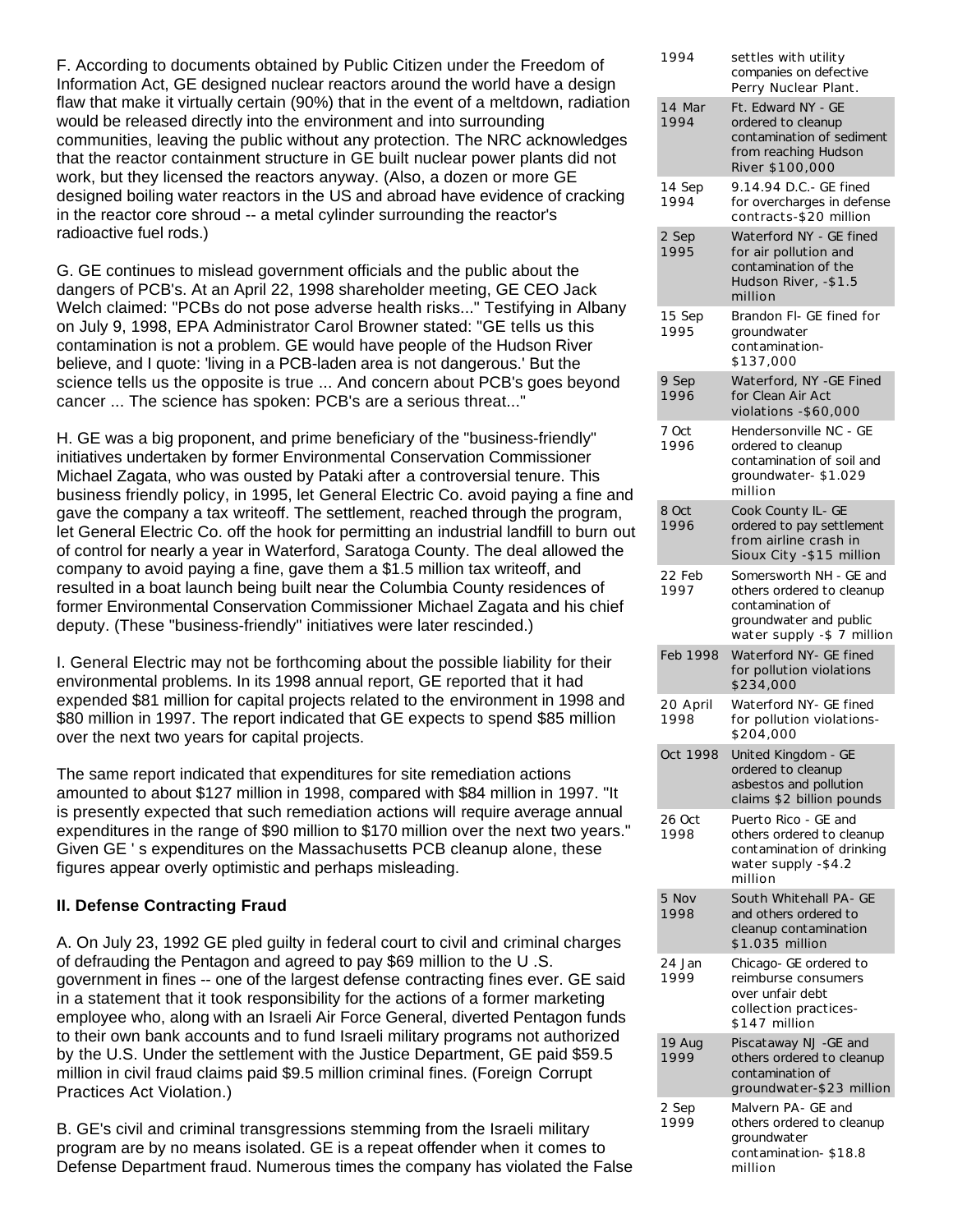Claims Act -- a measure originally proposed by Lincoln to protect federal coffers. When the Project on Government Oversight surveyed defense contractors, it found that General Electric had 15 examples of fraudulent activity in just a four year period (1990-1994) -- more than any other defense contractor:

1. Paid \$7.1 million to settle a qui tam suit alleging that the company failed to satisfy electrical bonding requirements for its jet engine contracts, thereby creating a safety risk.

2. Paid \$5.87 million (along with Martin Marietta) to settle a qui tam suit associated with improper sales of radar systems to Egypt.

3. From 1990 to 1994, GE paid fines ranging from a \$20,000 criminal fine to a \$24.6 million civil fine for a variety of defense contracting frauds, including: misrepresentation, money laundering, defective pricing (2 incidents), cost mischarging (3 incidents), false claims, product substitution, conspiracy/ conversion of classified documents, procurement fraud, and mail fraud.

4. Convicted on February 3, 1990 in US District Court in Philadelphia of defrauding the government out of \$10 million for a battlefield computer system.

5. Pled guilty on May 19, 1985 to charges of fraud and falsifying 108 claims on a missile contract.

6. Convicted of Defrauding the Air Force out of \$800,000 on the Minuteman Missile Project.

7. Convicted Of Bribing The Puerto Rico Water Resources Authority.

# **III. Other Litigations**

## **A. Workplace Safety**

More than one-fifth of all taxpayer dollars paid out to federal contractors go to companies cited by federal inspectors for serious violations of workplace safety rules, according to a 1996 General Accounting Office study. Although federal agencies have the power to bar companies from receiving contracts for a variety of reasons, including workplace safety violations, the authority is "rarely exercised" to punish companies for safety violations. The GAO study examined federal contracts awarded during 1994, when \$38 billion of the total \$176 billion in federal contracts went to companies with serious OSHA violations. Some 35 workers died and another 55 were hospitalized for injuries in accidents associated with those safety violations. Only 261 federal contractors were cited in the GAO report, but an estimated 60,000 companies received federal contracts awarded in 1994. GE was one of the few contractors that committed workplace violations -- GE failed to meet standards for personal protective equipment at a Springfield, Mo., plant. That citation resulted in a \$42,500 fine.

## **B. Employment Discrimination**

In a lawsuit, a black worker at GE's Burkville, Alabama plant claims that General Electric officials have fostered a racially hostile environment. General Electric reached settlements with two ex-General Electric employees employed at the plant. The workers claim that they've been subjected to Ku Klux Klan symbols, swastikas and a hangman's noose at the plant.

## **IV. Conclusion**

The Corporate Crime Reporter recently released a list entitled: The Top 100 Corporate Criminals of the Decade. Using a narrow definition that only included corporations that pled guilty or no contest to crimes and that have been criminally fined, the survey found that General Electric was number 34 on the list.

| 17 Sep<br>1999 | Moreau NY - GF ordered<br>to build drinking water<br>system after PCB<br>contamination of water<br>supply-\$5 million                                                                    |
|----------------|------------------------------------------------------------------------------------------------------------------------------------------------------------------------------------------|
| 9 Oct<br>1999  | Pittsfield MA -GE ordered<br>to cleanup PCB pollution<br>in Housatonic river<br>\$250-750 million                                                                                        |
| 18 Oct<br>2000 | New York, NY- GE and<br>others ordered to clean up<br>contamination of soil \$28<br>million                                                                                              |
| Jan 2001       | NY- GE and others ordered<br>to refund overcharges on<br>mortgage insurance \$4<br>million                                                                                               |
| 4 Feb<br>2001  | NY - State Supreme Court<br>rules GE deceptively<br>mislead consumers into<br>purchasing new<br>dishwashers after recall<br>while sending commercial<br>customers a replacement<br>part. |